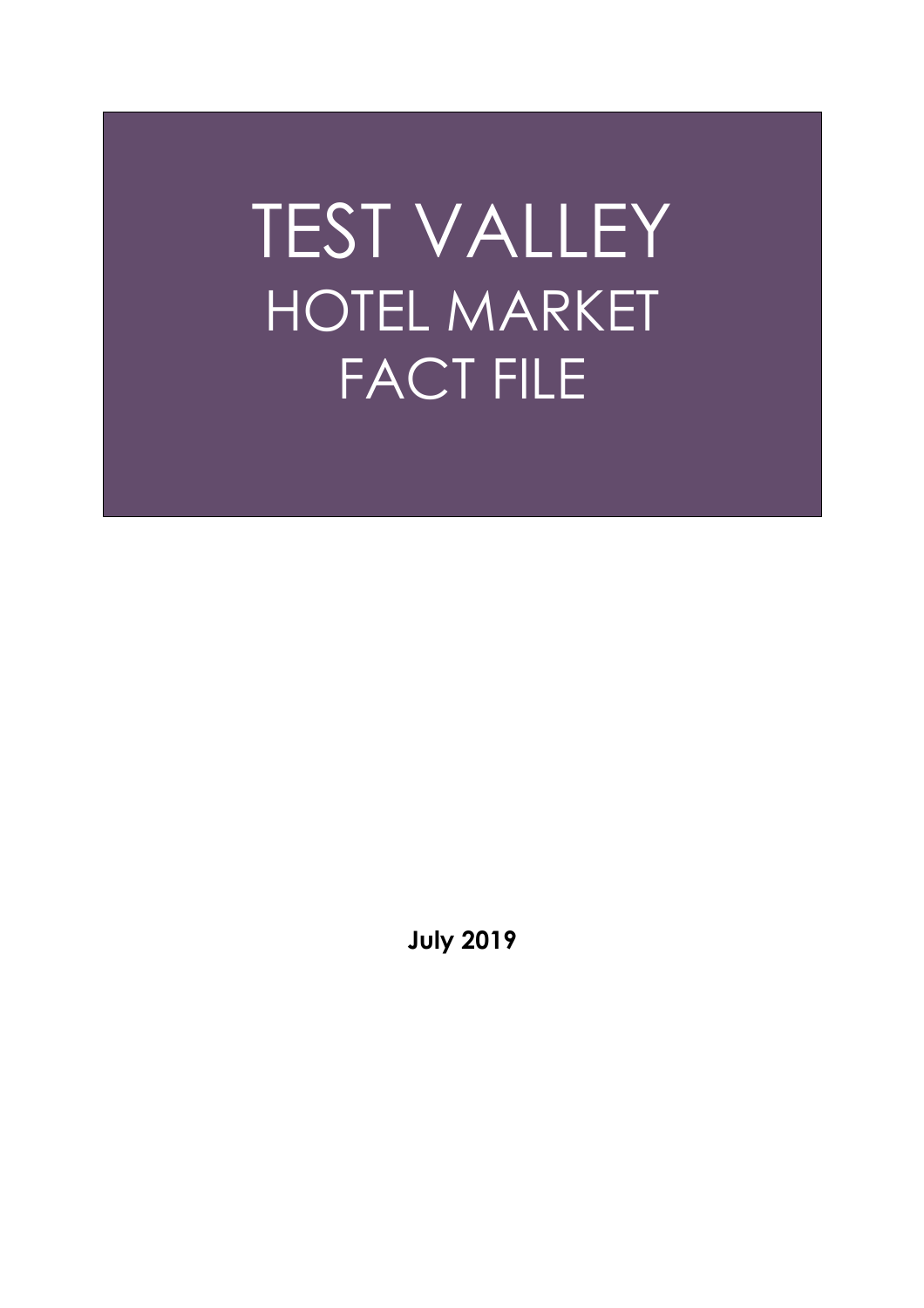# **INTRODUCTION**

The Test Valley Hotel Market Fact File provides the latest available information on:

- The current hotel supply in the borough of Test Valley;
- Recent hotel development;
- Current hotel development proposals;
- Recent hotel performance (2016-2018)
- The key markets for hotel accommodation in the borough;
- The future prospects for borough's hotel market.

All of the data and information included in the Fact File is drawn from a survey of Test Valley hotel managers undertaken by consultants Hotel Solutions between May and July 2019.

For further information and contacts or to discuss your requirements contact:

 David Bibby Principal Planning Officer (Strategy) Test Valley Borough Council Tel: 01264 368105 Email: dbibby@testvalley.gov.uk

David Gleave Economic Development Officer Test Valley Borough Council Tel: 01264 368309 Email: dgleave@testvalley.gov.uk

 Andrew Bateman Tourism Manager Hampshire County Council Tel: 01962 845478 Email: andrew.bateman@hants.gov.uk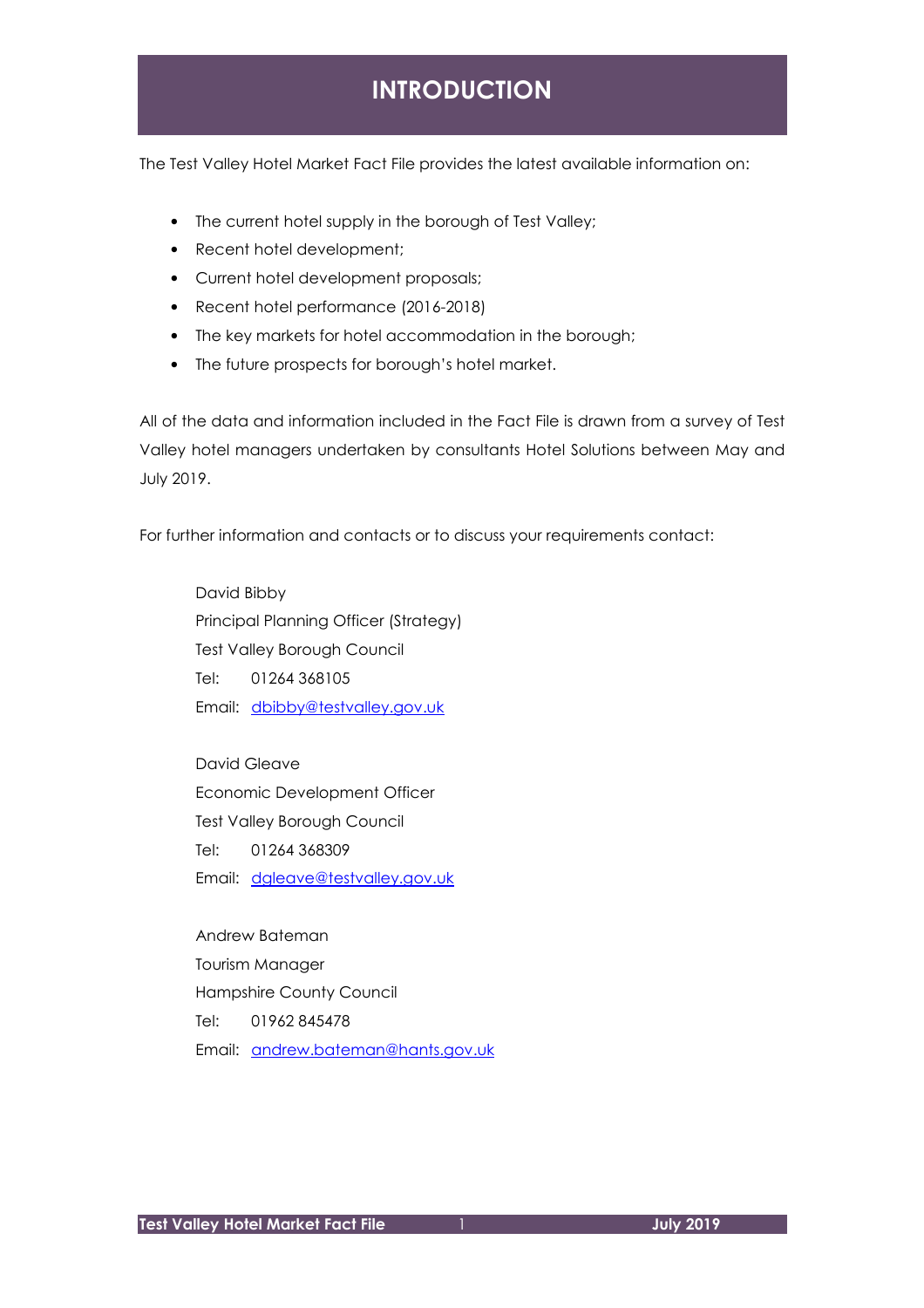## **Current Hotel Supply**

• There are currently 21 hotels and inns in, and just outside Test Valley, with a total of 809 letting bedrooms.

| <b>Standard</b>     | <b>Hotels</b> | <b>Rooms</b> | $%$ of<br><b>Rooms</b> |
|---------------------|---------------|--------------|------------------------|
| 4 star              |               | 29           | 3.5                    |
| 3 star              |               | 355          | 42.5                   |
| Upper-tier Budget   |               | 105          | 12.6                   |
| <b>Budget</b>       |               | 300          | 35.9                   |
| <b>Boutique Inn</b> |               | 46           | 5.5                    |
| <b>Total Hotels</b> | 21            | 835          | 100.0                  |

#### **CURRENT HOTEL SUPPLY – TEST VALLEY JULY 2019**

- There are three main locations for hotels in the borough Andover, Stockbridge and the M27 Corridor in the south. Andover has four 3-star hotels and two budget hotels – a Premier Inn and a Travelodge. The hotel supply in Stockbridge comprises three small boutique inns and the former Greene King Inns Grosvenor Hotel, which the new owners are in the process of repositioning as a boutique hotel. The M27 Corridor has four budget hotels and the Chilworth Manor 3-star hotel. Hotels are otherwise located in Romsey, Ampfield, Barton Stacey, Cholderton and Hurstbourne Tarrant.
- In addition to this hotel supply there are a number of small boutique inns in rural villages around Stockbridge and Andover.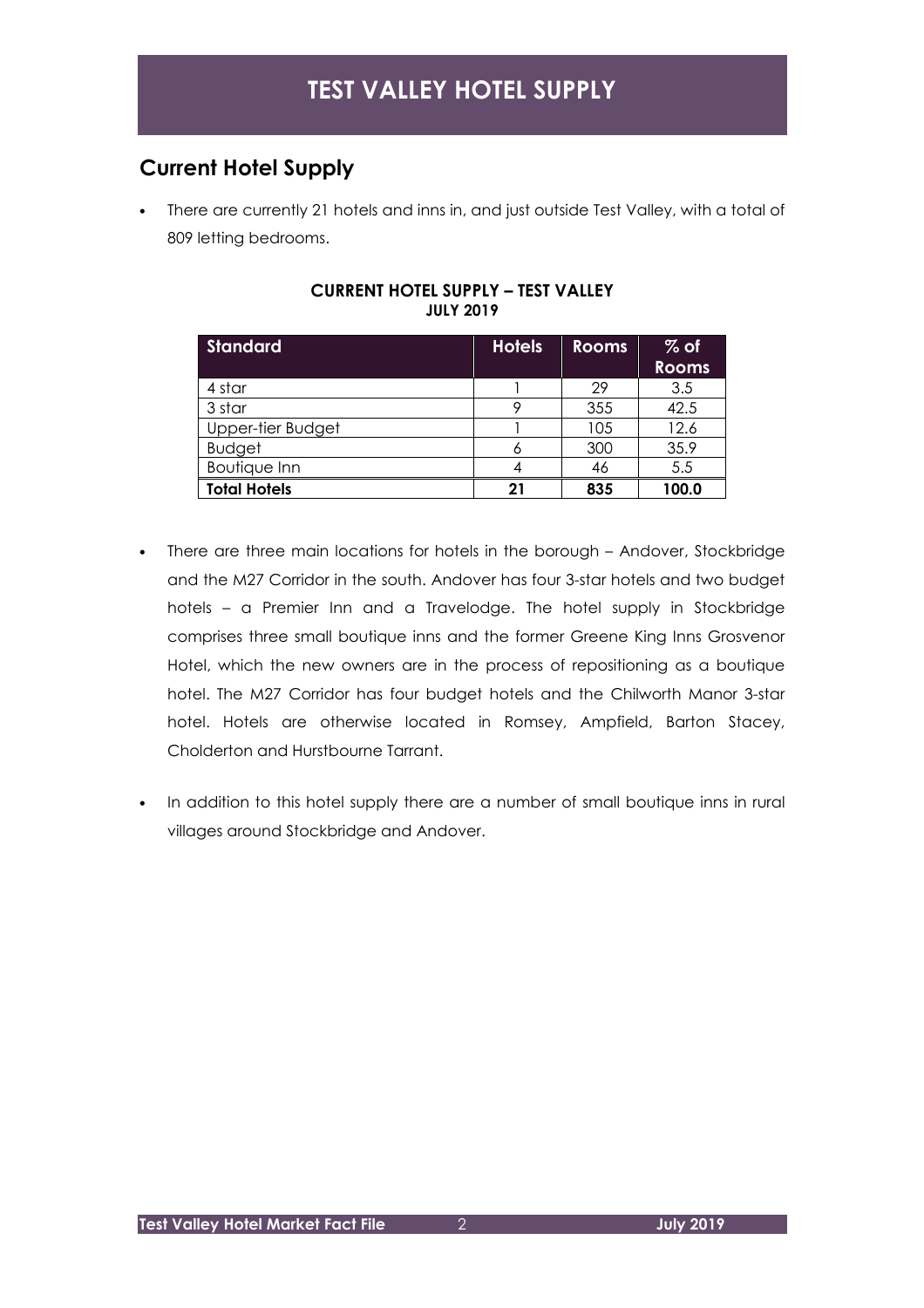# **TEST VALLEY HOTEL SUPPLY**

#### **TEST VALLEY HOTEL SUPPLY –JULY 2019**

| <b>Hotel</b>                                      | <b>Standard/Type</b> | <b>Bedrooms</b> |  |
|---------------------------------------------------|----------------------|-----------------|--|
| <b>Andover</b>                                    |                      |                 |  |
| <b>Best Western Andover Hotel</b>                 | 3 star               | 49              |  |
| The Star & Garter (Citylodge)                     | 3 star               | 35              |  |
| White Hart Hotel (Marston's Inns)                 | 3 star               | 22              |  |
| The John Russell Fox (J D Wetherspoon)            | 3 star               | 30              |  |
| Premier Inn Andover                               | <b>Budget</b>        | 81              |  |
| Travelodge Andover                                | <b>Budget</b>        | 76              |  |
| <b>Hurtsbourne Tarrant</b>                        |                      |                 |  |
| Esseborne Manor                                   | 3 star               | 17              |  |
| <b>Barton Stacey</b>                              |                      |                 |  |
| <b>Travelodge Barton Stacey</b>                   | <b>Budget</b>        | 20              |  |
| Cholderton                                        |                      |                 |  |
| Gray Manor Hotel                                  | 3 star               | 26              |  |
| Stockbridge                                       |                      |                 |  |
| The Grosvenor Hotel                               | 3 star               | 26              |  |
| The White Hart (Fuller's)                         | <b>Boutique Inn</b>  | 14              |  |
| The Greyhound on the Test                         | <b>Boutique Inn</b>  | 10              |  |
| The Peat Spade Inn                                | <b>Boutique Inn</b>  | 12              |  |
| <b>Romsey/Ampfield</b>                            |                      |                 |  |
| The White Horse, Romsey                           | 4 star               | 29              |  |
| The Cromwell Arms, Romsey (Fuller's)              | <b>Boutique Inn</b>  | 10              |  |
| The Potters Heron, Ampfield                       | 3 star               | 53              |  |
| <b>M27 Corridor</b>                               |                      |                 |  |
| Chilworth Manor                                   | 3 star               | 97              |  |
| Holiday Inn Express Southampton West, Adanac Park | Upper-tier Budget    | 105             |  |
| Premier Inn Southampton North, Nursling           | <b>Budget</b>        | 72              |  |
| Premier Inn Southampton West, Owerl               | <b>Budget</b>        | 111             |  |
| Days Inn Southampton Rownhams                     | <b>Budget</b>        | 40              |  |

Notes:

1. Just outside the borough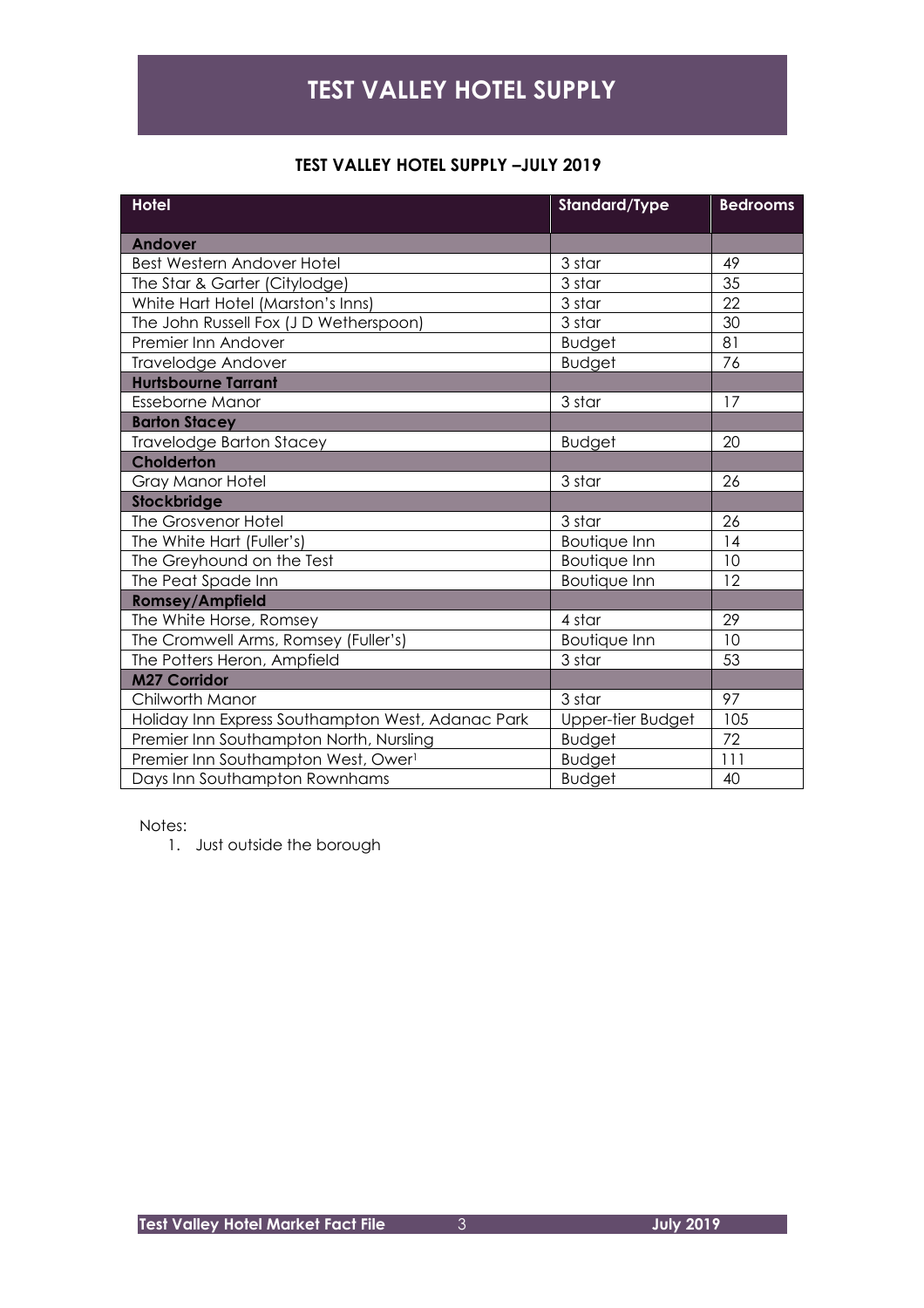# **TEST VALLEY HOTEL SUPPLY - CHANGES**

## **Changes in Supply 2014-2019**

#### **New Hotels**

- The Travelodge Andover opened in February 2017.
- The John Russell Fox opened in Andover town centre in March 2018, following a £3.4m refurbishment of the pub and bedrooms.

#### **Investment in Existing Hotels**

- The Premier Inn Southampton West at Ower (just outside the borough) added 30 guest bedrooms in February 2019.
- The Premier Inn Southampton North at Nursling added 22 bedrooms in 2014.
- The Best Western Andover hotel was refurbished in 2016.
- The White Hart at Stockbridge has been fully refurbished to a boutique standard.
- The Grosvenor Hotel was taken over by new independent tenants in March 2019 from Greene King Inns.
- A fire at the Potters Heron hotel at Ampfield in March 2018 resulted in the closure of the hotel's restaurant and 10 bedrooms for the rest of 2018.
- Chilworth Manor completed a full bedroom refurbishment in 2016.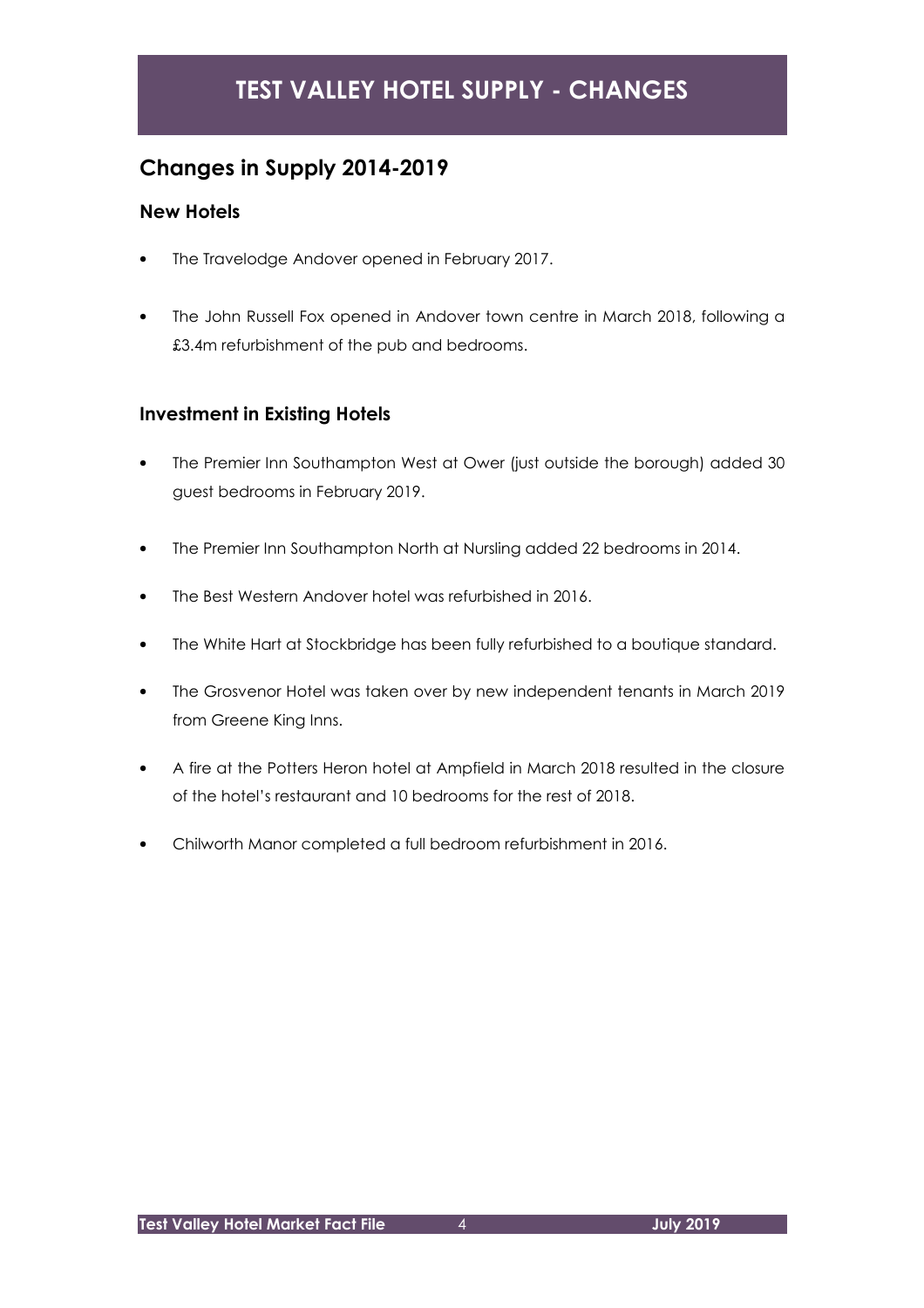# **TEST VALLEY HOTEL SUPPLY - CHANGES**

## **Proposed Hotel Development**

#### **Hotels Under Construction**

There are no hotels currently under construction in Test Valley

#### **Proposed Hotels**

There are no new hotels currently proposed in Test Valley.

#### **Planned Development of Existing Hotels**

- In terms of planned investment in existing hotels:
	- o The Premier Inn Andover lodged a planning application in February 2019 for an additional 20 bedrooms.
	- o The Days Inn Rownhams was granted planning permission in July 2018 for a 40-bedroom extension.
	- o The White Hart at Stockbridge is currently building 10 new bedrooms, which are due to open in September 2019.
	- o The new tenants of the Grosvenor Hotel in Stockbridge are planning to gradually refurbish and extend the hotel to reposition it as a 33-bedroom boutique hotel with 6 accessible bedrooms and a bridal suite.
	- o A major refurbishment programme is planned for the White Hart in Andover.
	- o Chilworth Manor is refurbishing its leisure club in 2019 and has plans to refurbish its ground floor areas in 2020.
	- o The White Horse Hotel in Romsey is no longer progressing the refurbishment and extension into the closed Abbey Hotel, which is now up for sale.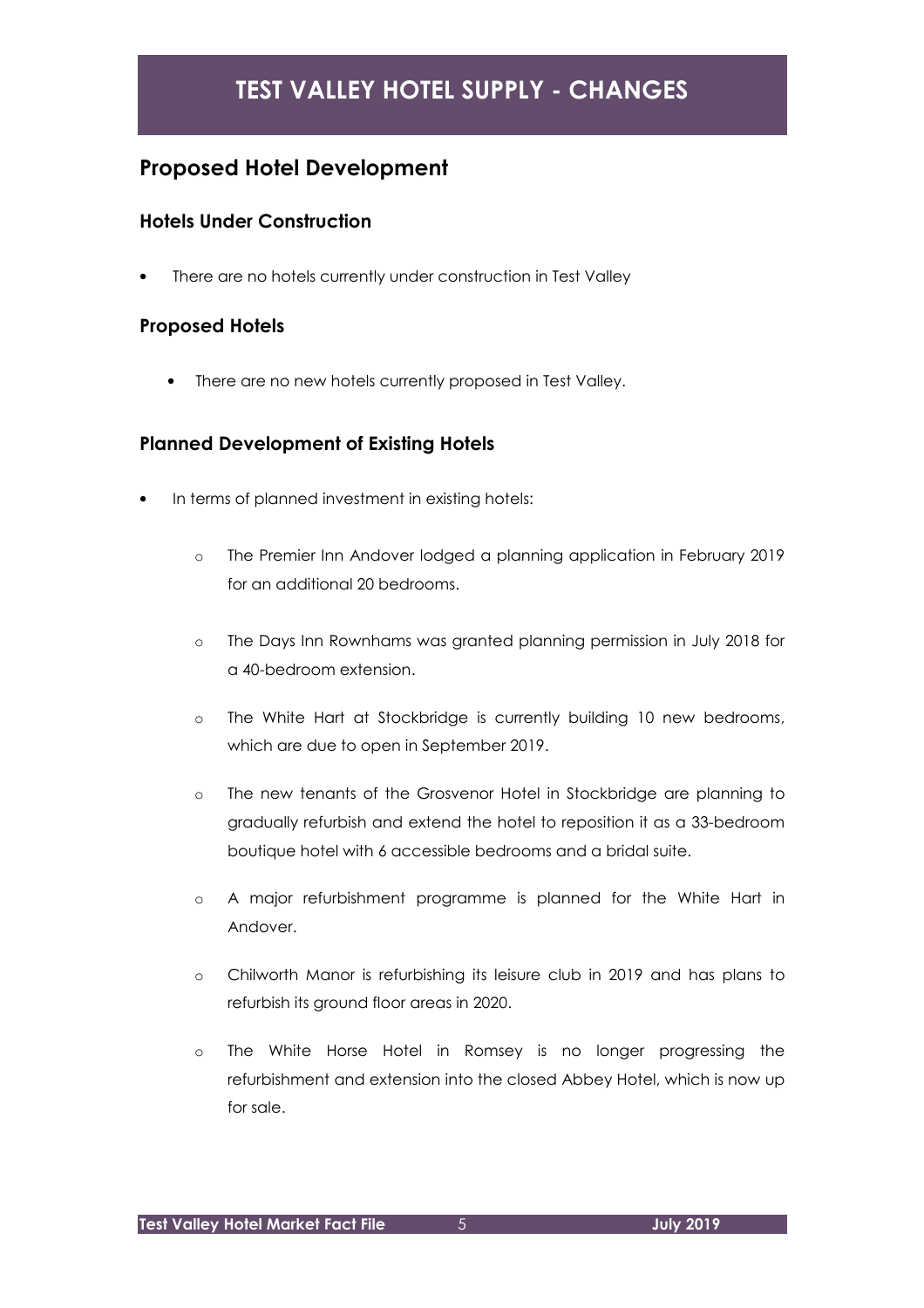## **Occupancy, Achieved Room Rates and Revpar**

- Average annual room occupancies, achieved room rates and revpar figures for Test Valley 3-star hotels for 2017 and 2018, and Test Valley M27 Corridor budget hotels in 2018, are summarised in the table overleaf.
- 3-star hotel occupancies in Test Valley were broadly in line with national averages in 2017 and 2018, but achieved room rate<sup>1</sup> and revpar<sup>2</sup> performance was very low and more in line with budget hotel figures.
- At over 80%, budget hotel occupancies were very high in 2018 in the Test Valley M27 Corridor. While data cannot be reported for budget hotels in Andover, budget hotel occupancy performance here is also very strong.
- A number of 3-star hotels reported an increase in room occupancy in 2018 as a result of investment and improved management and marketing. Other hotels reported a slight drop in occupancy. Achieved room rates remained broadly flat between 2017 and 2018.

<sup>1.</sup> The amount of rooms revenue (excluding food and beverage income) that hotels achieve per **occupied** room net of VAT, breakfast (if included) and discounts and commission charges.

<sup>2.</sup> The amount of rooms revenue (excluding food and beverage income) that hotels achieve per **available** room net of VAT, breakfast (if included) and discounts and commission charges.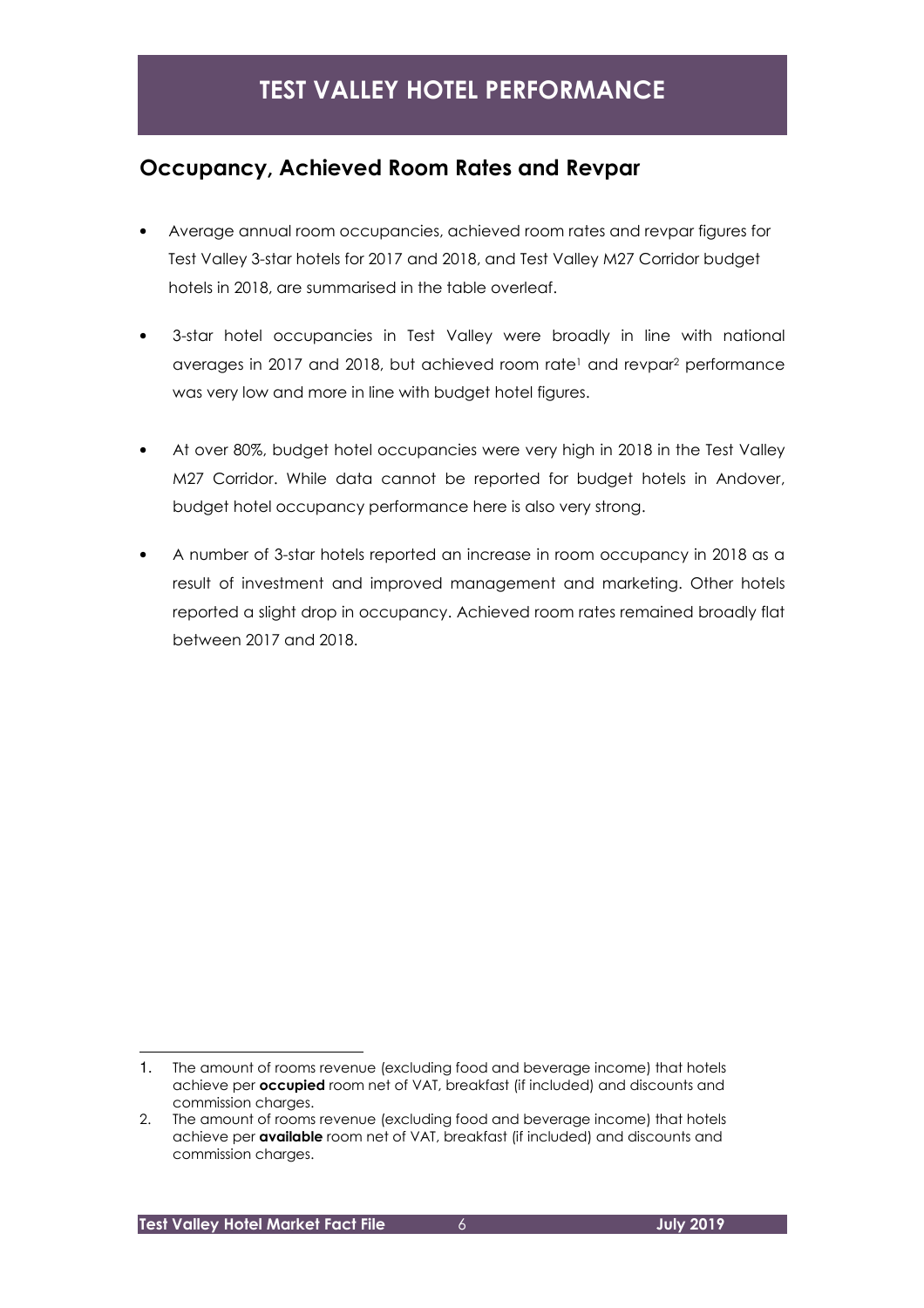## **TEST VALLEY HOTEL PERFORMANCE**

#### **TEST VALLEY HOTEL PERFORMANCE 2017-2018**

| <b>Location/Standard of Hotel</b>                       | Average<br><b>Annual Room</b><br>Occupancy % |      | Average<br><b>Annual</b><br><b>Achieved</b><br>Room Rate <sup>5</sup><br>£ |       | <b>Average Annual</b><br>Revpar <sup>6</sup><br>£ |       |
|---------------------------------------------------------|----------------------------------------------|------|----------------------------------------------------------------------------|-------|---------------------------------------------------|-------|
|                                                         | 2017                                         | 2018 | 2017                                                                       | 2018  | 2017                                              | 2018  |
| UK Provincial 3/4 Star Chain Hotels <sup>1</sup>        | 76.5                                         | 76.7 | 86.43                                                                      | 88.95 | 66.14                                             | 68.19 |
| <b>UK Provincial Hotels (All Standards)<sup>2</sup></b> | 76                                           | 76   | 71                                                                         | 72    | 54                                                | 55    |
| Test Valley 3 Star Hotels <sup>3</sup>                  | 74.8                                         | 77.3 | 62.67                                                                      | 62.76 | 46.89                                             | 46.44 |
| Test Valley M27 Corridor Budget Hotels <sup>4</sup>     | n/a                                          | 80.2 | n/a                                                                        | 59.70 | n/a                                               | 47.88 |

Source: Hotel Solutions survey of Test Valley hotels May-July 2019

#### Notes

- 1. Source: TRI Hotstats UK Chain Hotels Market Review
- 2. Source: STR Global
- 3. Sample: Best Western Andover, White Hart Andover, White Hart Stockbridge, Potters Heron, Chilworth Manor
- 4. Sample: Premier Inn Southampton North, Premier Inn Southampton West, Days Inn Rownhams
- 5. The amount of rooms revenue (excluding food and beverage income) that hotels achieve per occupied room net of VAT, breakfast (if included) and discounts and commission charges.
- 6. The amount of rooms revenue (excluding food and beverage income) that hotels achieve per available room net of VAT, breakfast (if included) and discounts and commission charges.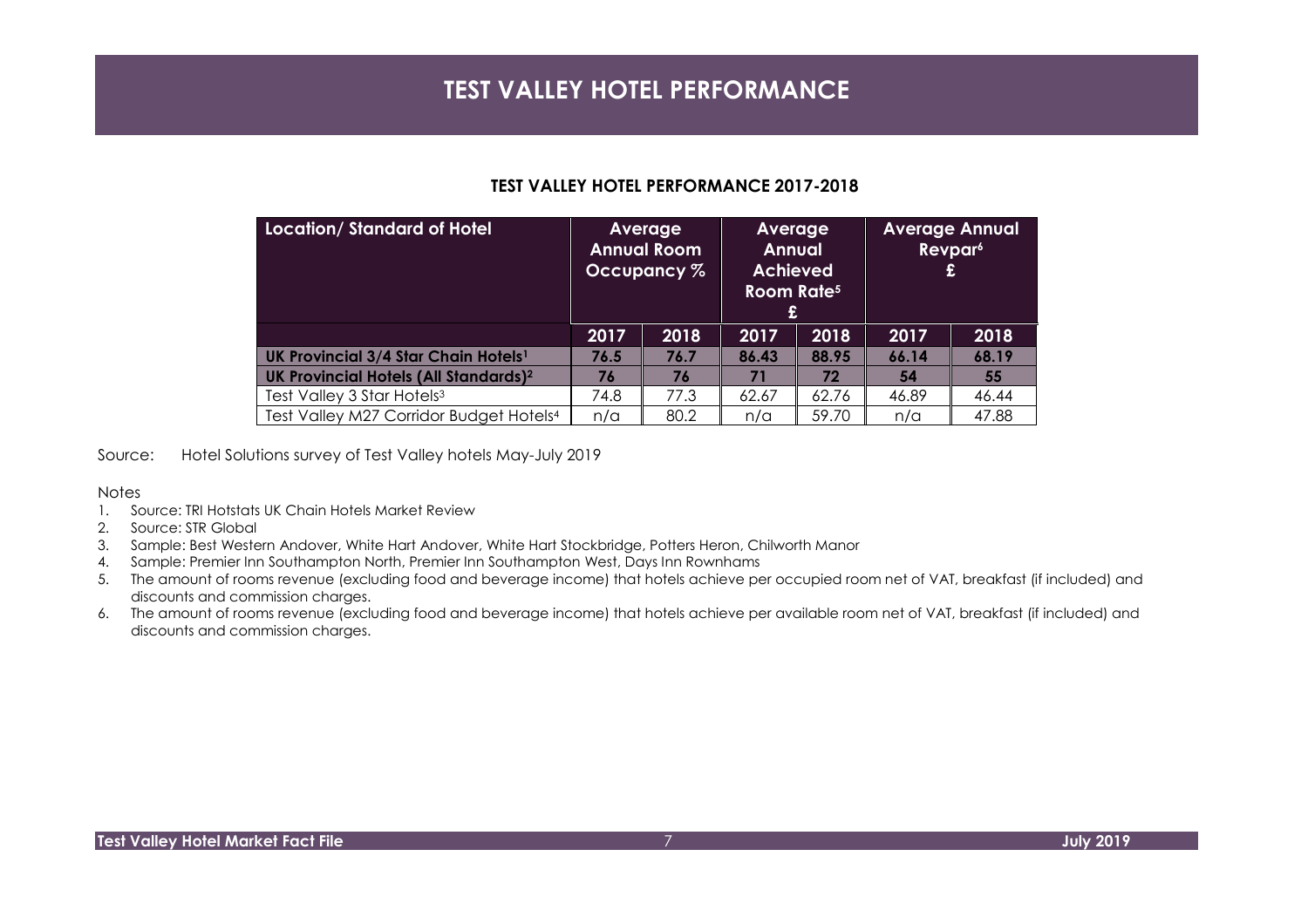# **PATTERNS OF DEMAND**

## **Patterns of Demand**

• Estimated average weekday and weekend occupancies for Test Valley hotels in 2018 are summarised in the table below.

| <b>Location/Standard of Hotel</b>      | <b>Typical Room Occupancy</b><br>$\mathcal{Z}_{\alpha}$ |     |     |     |
|----------------------------------------|---------------------------------------------------------|-----|-----|-----|
|                                        | <b>Mon-Thurs</b>                                        | Fri | Sat | Sun |
| Test Valley 3 Star Hotels              |                                                         |     | 85  | -43 |
| Test Valley M27 Corridor Budget Hotels | 88                                                      |     | 70  | 4   |

#### **TEST VALLEY HOTELS - WEEKDAY/ WEEKEND OCCUPANCIES – 2018**

Source: Hotel Solutions survey of Test Valley hotels May-July 2019

- Midweek occupancies are generally very strong for the majority of hotels in Test Valley. Most hotels consistently fill and turn business away on Tuesday and Wednesday nights, and in some cases also on Mondays. Occupancies on Monday and especially Thursday nights are lower for some hotels. Two hotels reported lower midweek occupancies between November and February.
- Weekend demand for hotel accommodation in Test Valley is much more seasonal. Friday and Saturday occupancies are generally strong between April and October, typically running at over 90%, with hotels often filling and turning business away on Friday and especially Saturday nights during these months. Friday and Saturday occupancies are lower in the winter, typically running at 50-70%, and weekend demand is a lot more price driven, resulting in much lower achieved room rates. Sunday is the quietest night of the week. Sunday occupancies are a little stronger in the summer.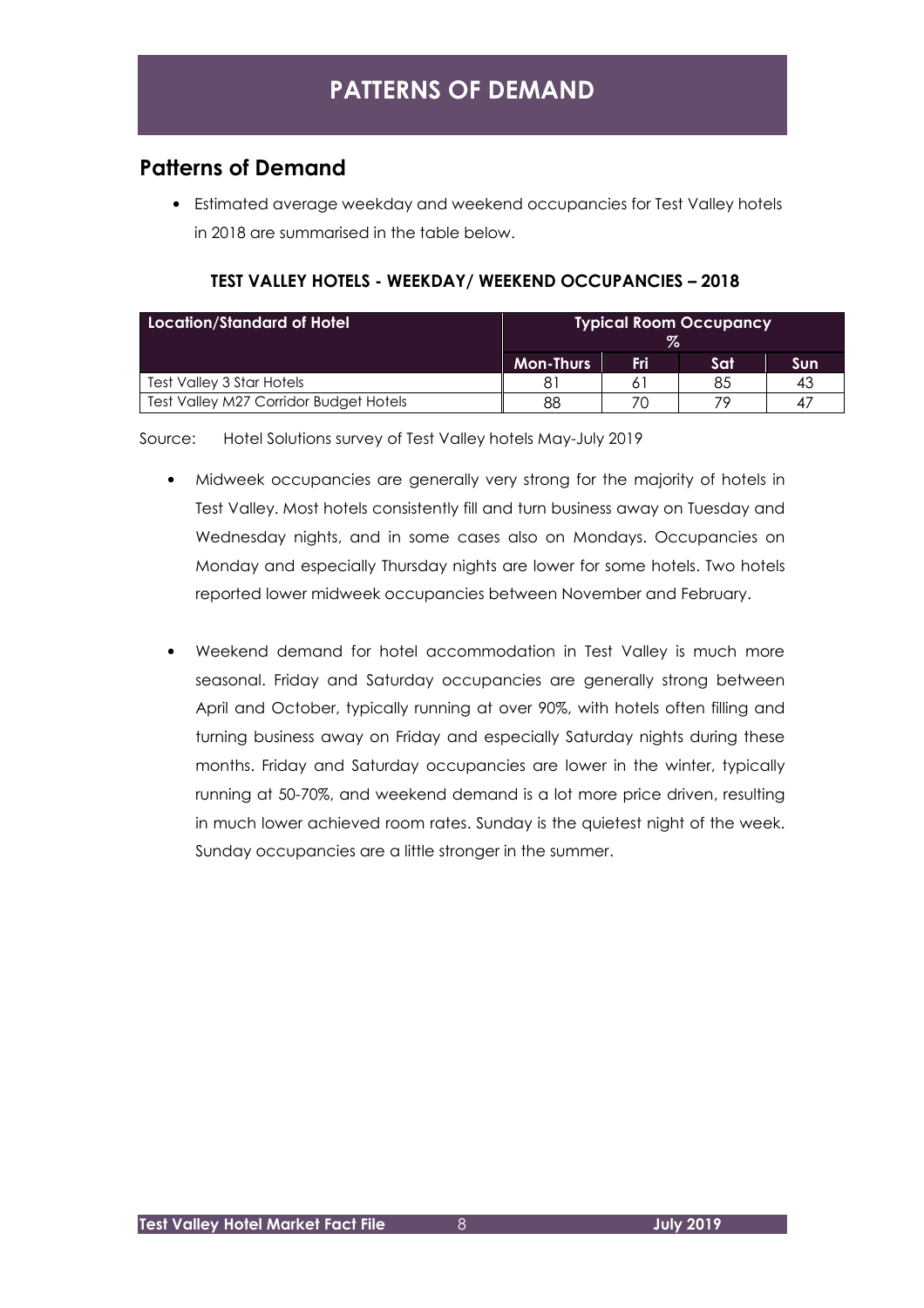#### **Midweek Markets**

- Key midweek markets for Test Valley's 3-star hotels are local corporate demand from companies in Andover, Winchester, Chandler's Ford, Romsey, Eastleigh and Southampton, and business from contractors working on construction projects. Residential conferences are a minor midweek market for two 3-star hotels. Two hotels attract some midweek leisure break business in the summer months.
- Contractors are the main weekday market for budget hotels. They also attract some midweek leisure break business in the summer, primarily from pre-school families coming for Peppa Pig World (at Paultons Park), together with some demand from cruise passengers leaving from Southampton, coach drivers, and overseas tourists and UK holidaymakers stopping off for a night en-route to the West Country.
- Some Test Valley hotels attract additional midweek business during the Southampton Boat Show, primarily in terms of corporate business that is displaced from Southampton, rather than demand specifically related to the Boat Show itself.

### **Weekend Markets**

- Weekend markets vary by location:
	- o Andover hotels attract a broad mix of weekend markets including:
		- **People visiting their family and friends based at the British Army** Land Forces HQ;
		- **Military reunions:**
		- Weekend breakers and overseas tourists coming to visit Stonehenge, Salisbury, the Hawk Conservancy and Winchester;
		- UK holidaymakers and overseas tourists breaking their journey enroute to the West Country;
		- **•** Wedding parties;
		- **Cruise passengers leaving from Southampton;**
		- Some fishing parties.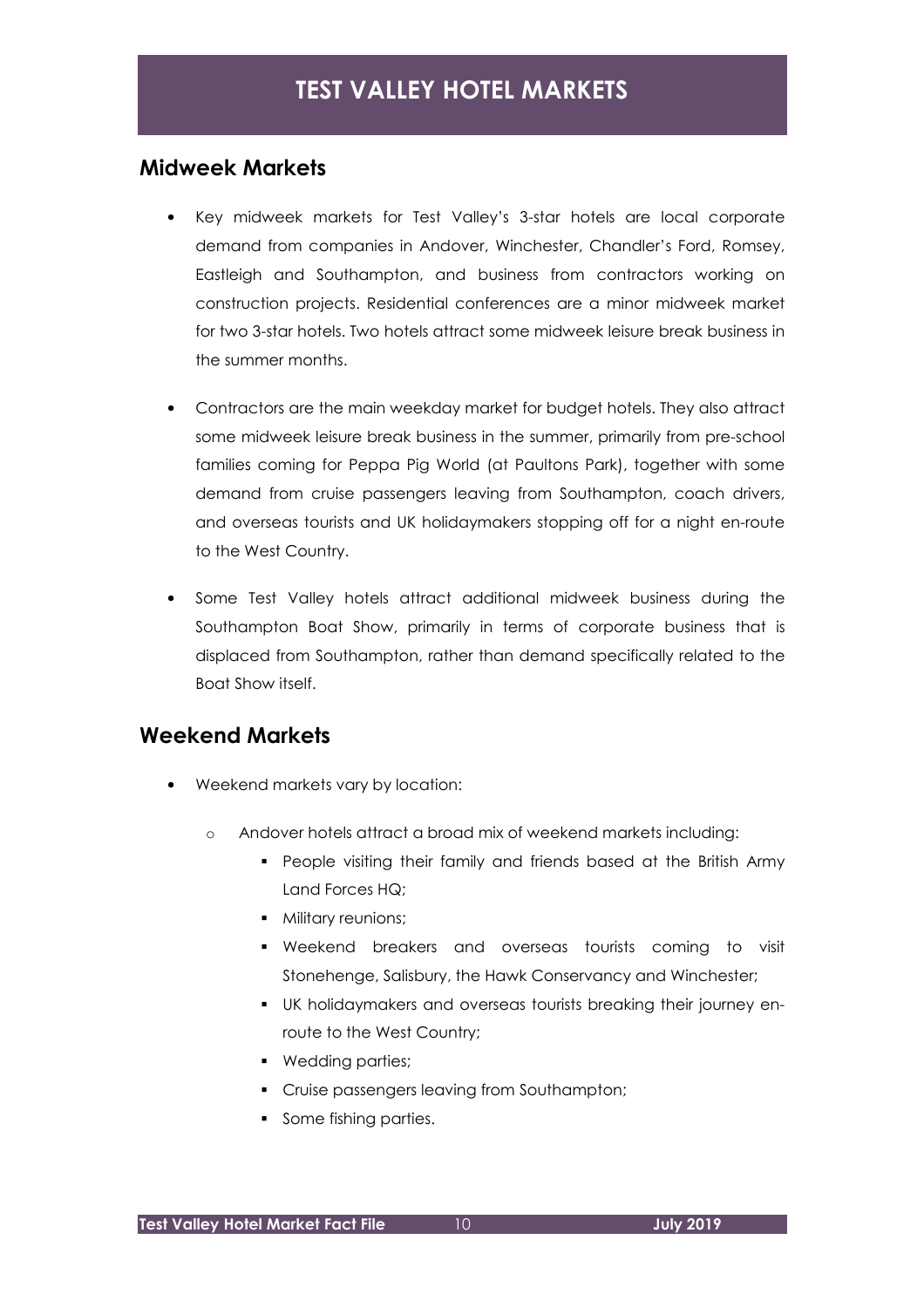# **TEST VALLEY HOTEL MARKETS**

- o Key weekend markets for Stockbridge hotels are:
	- Fishing parties between May and September;
	- Shooting parties in the winter;
	- **•** Walkers;
	- People attending weddings and family parties;
	- UK holidaymakers and overseas tourists stopping off for a night on their way to the West Country;
	- People visiting their friends and relatives in the area;
	- Some cruise passengers.
- o The main sources of weekend business for hotels In the Test Valley M27 Corridor are:
	- Families coming to visit Peppa Pig World (at Paultons Park);
	- **Weekend breakers coming for the New Forest;**
	- **•** Weddings;
	- Cruise passengers staying the night before they depart from Southampton;
	- People visiting their friends and relatives locally;
	- People breaking their journey en-route to the West Country.
- Events also generate weekend demand for Test Valley hotels:
	- o Key events that generate weekend business for hotels in Andover and Stockbridge are:
		- Thruxton motor racing events
		- **Goodwood Festival of Speed;**
		- **Goodwood Revival:**
		- **Carfest:**
		- The Summer Solstice at Stonehenge.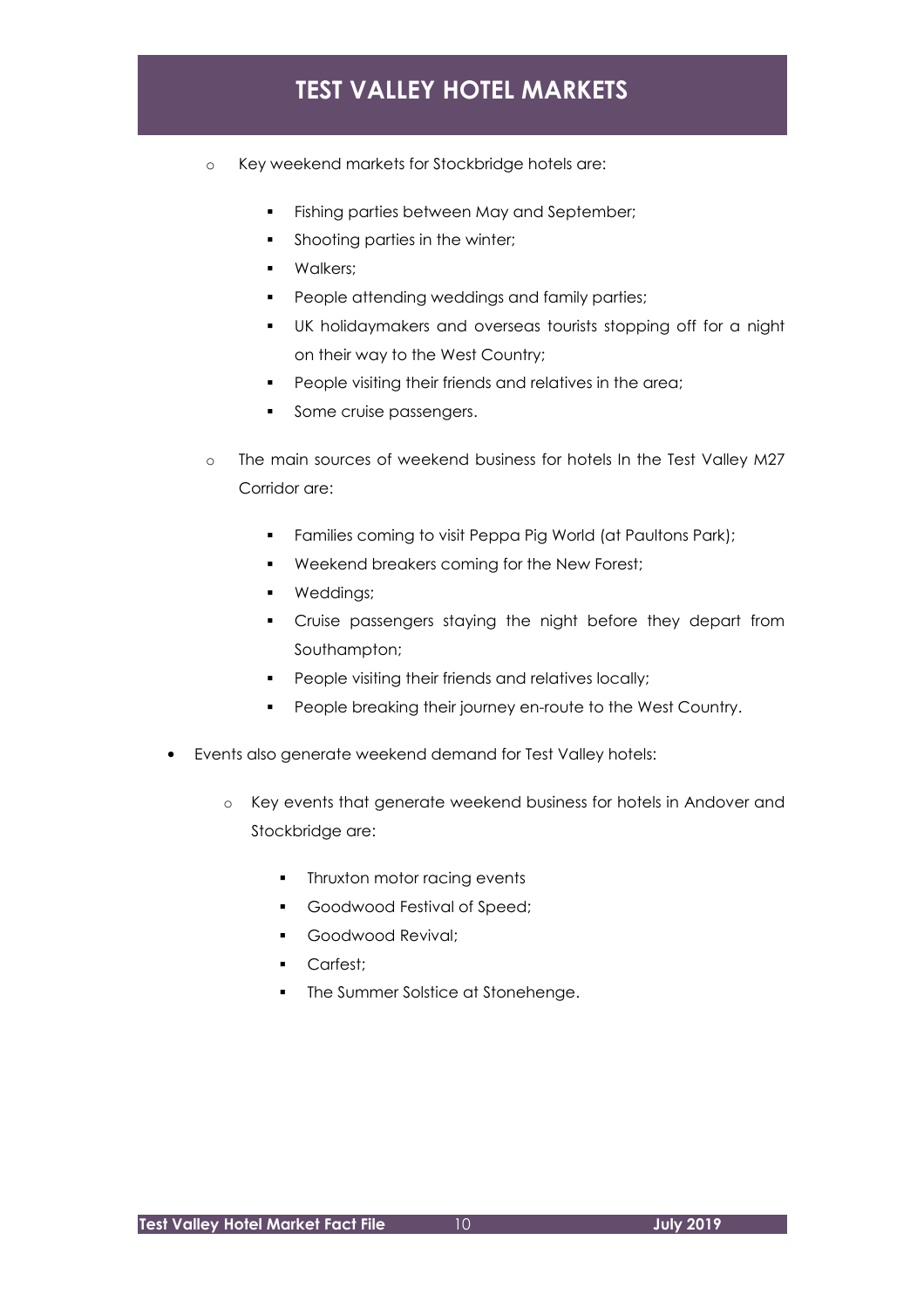# **TEST VALLEY HOTEL MARKETS**

- o Events that generate weekend business for hotels in the Test Valley M27 Corridor are:
	- **Beggars Fair, Romsey**
	- Major music concerts at St Mary's Stadium in Southampton;
	- The ICC Cricket World Cup matches at the Ageas Bowl in June 2019;
	- **Events at Broadlands;**
	- **Beaulieu Autojumble;**
	- **Bournemouth Air Show;**
	- **The Future Cheer international cheerleading championships in** Bournemouth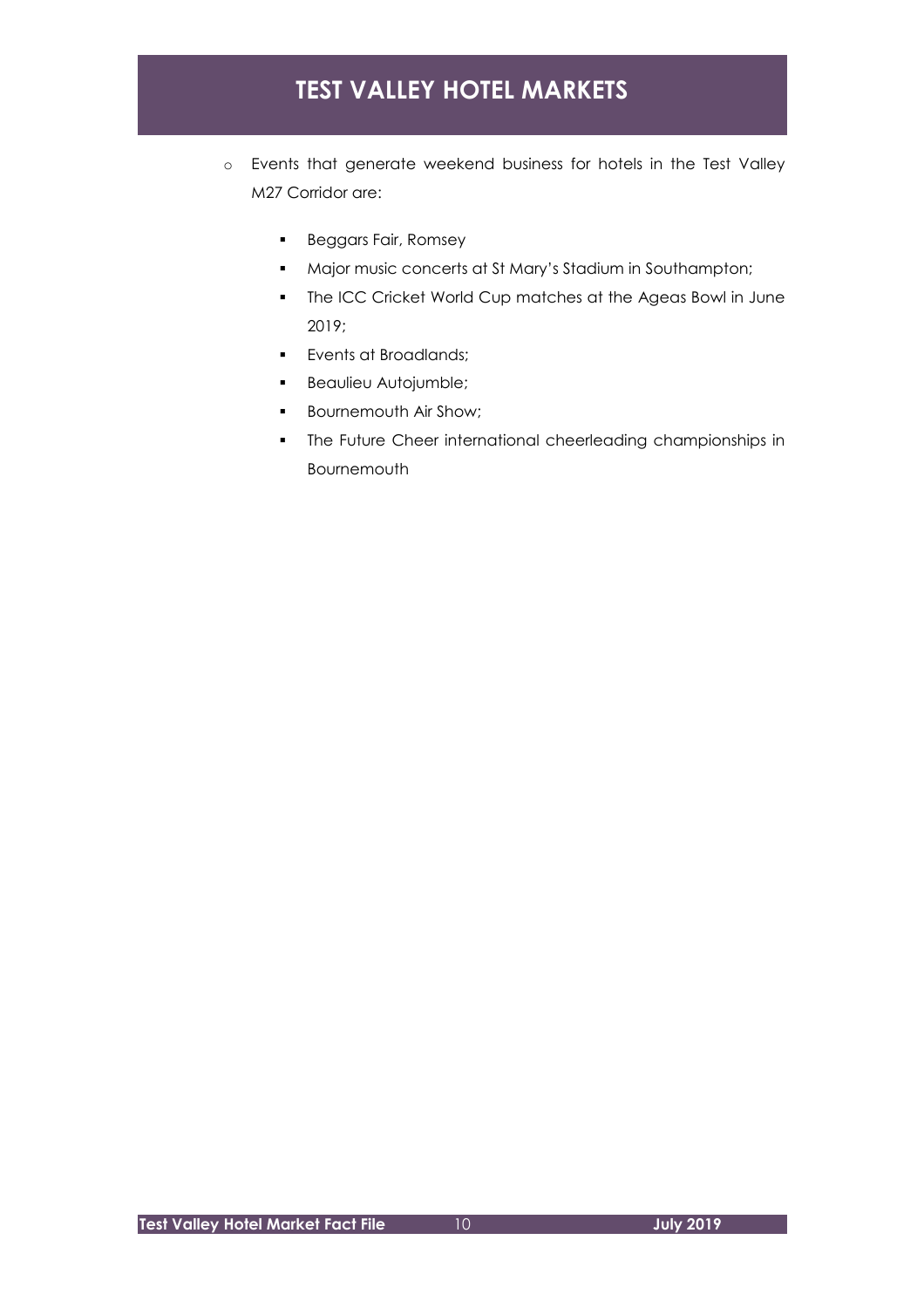## **MARKET TRENDS**

## **Market Trends**

- A number of Test Valley hotels saw an increase in corporate demand in 2018. One reported a downturn in corporate business however.
- One 3-star hotel saw an increase in residential conference business in 2018.
- Contractor demand appears to have been broadly constant. One hotel reported an increase in contractor business, one saw a reduction and others didn't see any change.
- A number of hotels reported an increase in leisure break business as a result of proactive marketing to this market and increased demand from families visiting Peppa Pig World (at Paultons Park).
- Two hotels have seen an increase in business from cruise passengers departing from Southampton.
- Other leisure markets appear to have been largely stable.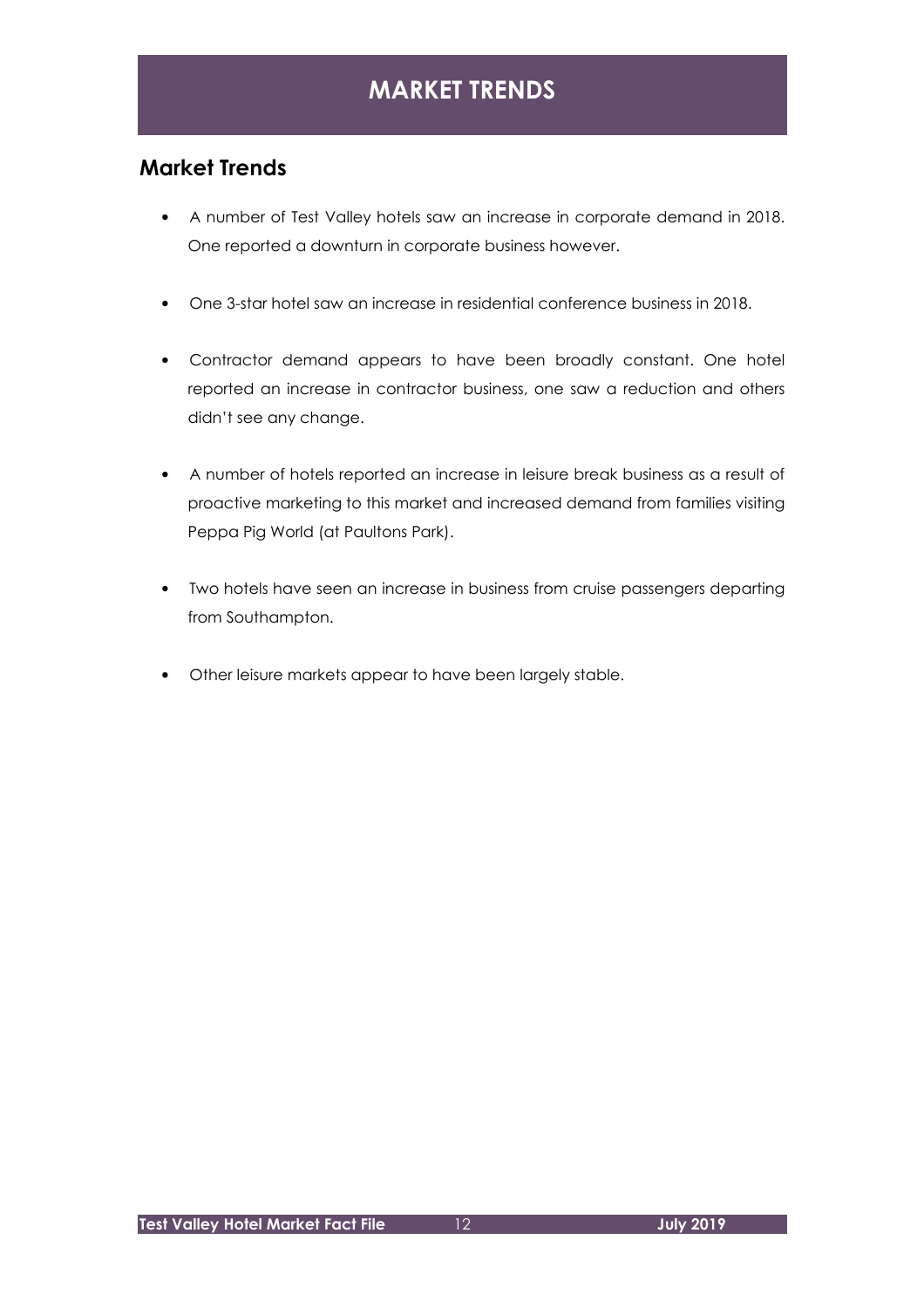## **DENIED BUSINESS<sup>1</sup>**

### **Denied Business**

- Hotels in Andover regularly fill and turn business away on Tuesday and Wednesday nights. Weekend denials are less common here, only occurring consistently when major motor racing meetings are held at Thruxton (usually six weekends per year).
- Two hotels in Stockbridge reported regularly filling and denying business both during the week and at weekends during the fishing season between May and October.
- Budget hotels in the Test Valley M27 Corridor frequently fill and turn business away in the week and at weekends between April and October. One budget hotel here also regularly denies midweek business during the winter.
- 3-star hotels in the southern part of the borough only occasionally turn business away on Tuesday nights and Saturday nights in the summer, and rarely to a significant degree.

\_\_\_\_\_\_\_\_\_\_\_\_\_\_\_\_\_\_\_\_\_\_\_\_\_\_\_\_\_\_\_\_\_\_\_\_

<sup>1.</sup> Business that hotels have to turn away because they are fully booked.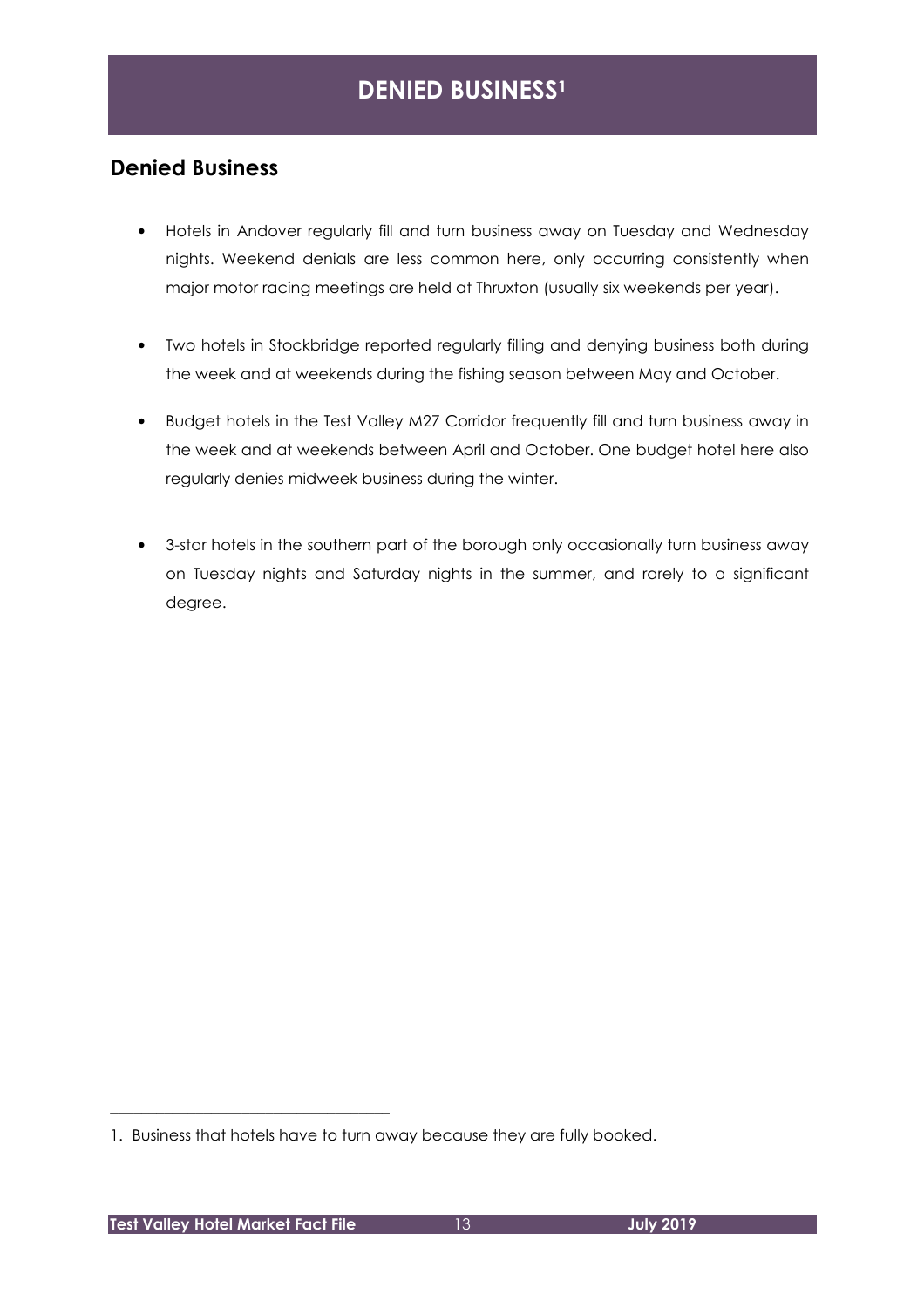## **FUTURE PROSPECTS**

### **Prospects for 2019**

• The majority of Test Valley hotel managers expect to see very little change in their room occupancy and achieved room rate performance in 2019. Only two hotel managers anticipate any improvement. The Brexit uncertainty is causing a slowdown in corporate and contractor demand for hotel accommodation at present.

### **Prospects for 2020 and Beyond**

- Looking further ahead, there are a number of indicators that suggest that demand for hotel accommodation will continue to grow across Test Valley, however this is dependent upon wider issues in terms of what happens with Brexit and the national economy more generally, beyond local conditions:
	- o The current programme of army base expansion on Salisbury Plain may generate increased demand for hotel accommodation in Andover.
	- o Future business park development at Andover may generate increased corporate demand for hotel accommodation as new companies are attracted.
	- o The expansion of the University of Southampton Science Park and further development of Adanac Park should generate new corporate demand for hotel accommodation in the southern part of the borough.
	- o Housing development at Andover and Romsey is likely to generate increased demand from people visiting their friends and relatives.
	- o 2020 look set to be a strong year for weddings, with hotels reporting good forward wedding bookings.
	- o The prospects for continuing growth in the staycation and overseas tourist markets are very positive. National forecasts for UK tourism<sup>1</sup> project an average annual growth rate for domestic tourism of 3% through to 2025, and an average growth of 6.1% per year in inbound tourism. Test Valley should benefit from this growth.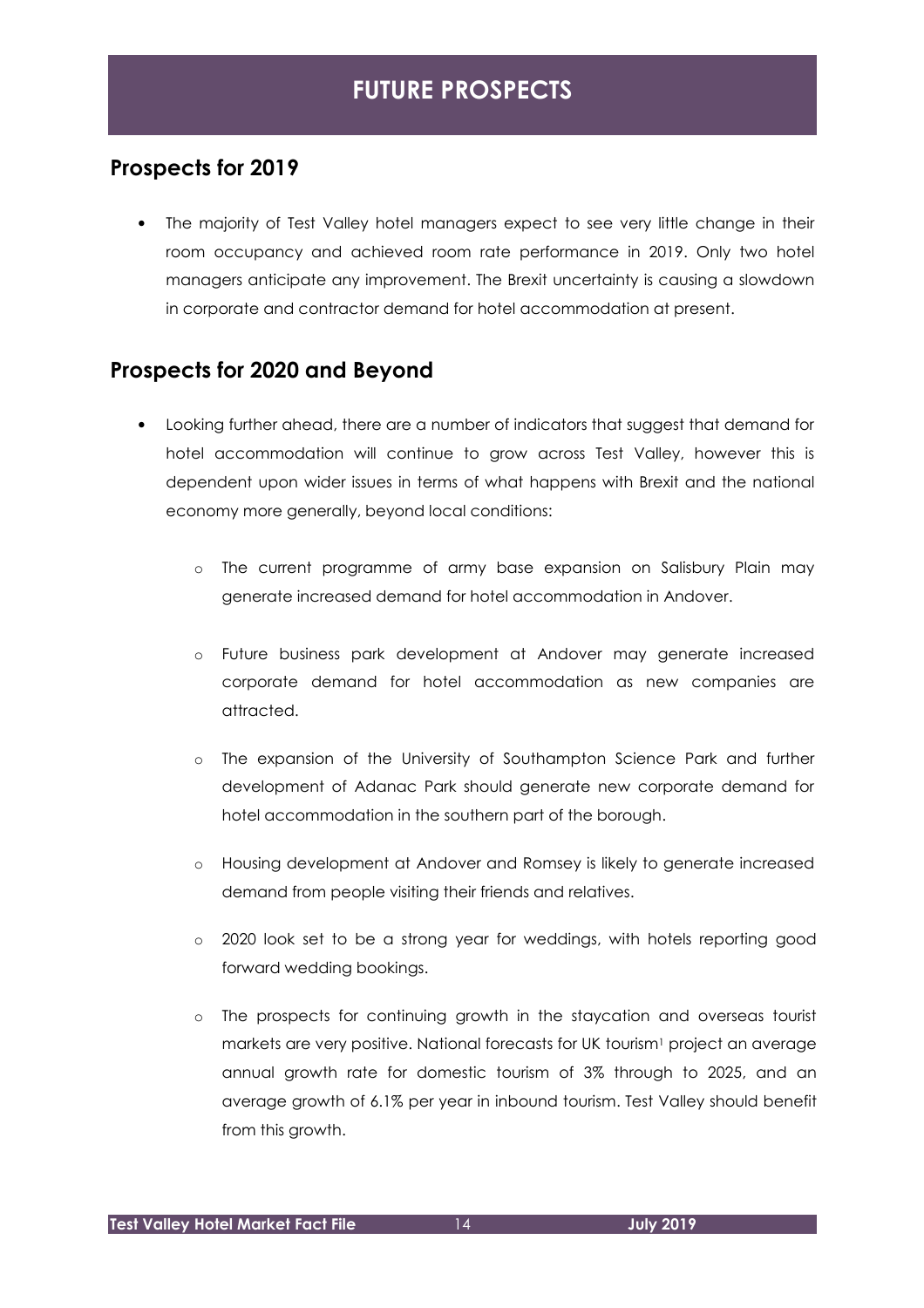# **FUTURE PROSPECTS**

- o Major events in Southampton, including events planned for the Mayflower 400 anniversary in 2020, will continue to generate demand for hotel accommodation in the southern part of the borough.
- o The continuing growth of the cruise market in Southampton will generate increased demand for hotel accommodation in Test Valley, although this may be offset by new hotel openings in Southampton.
- On the negative side, 3-star hotels in the southern part of the borough expect to be affected by the new 3-star Village hotel that is currently under construction at Eastleigh, due to open in 2020.

<sup>1</sup> Tourism: Jobs and growth: The economic contribution of the tourism economy to the UK – Deloitte/Oxford Economics, November 2013